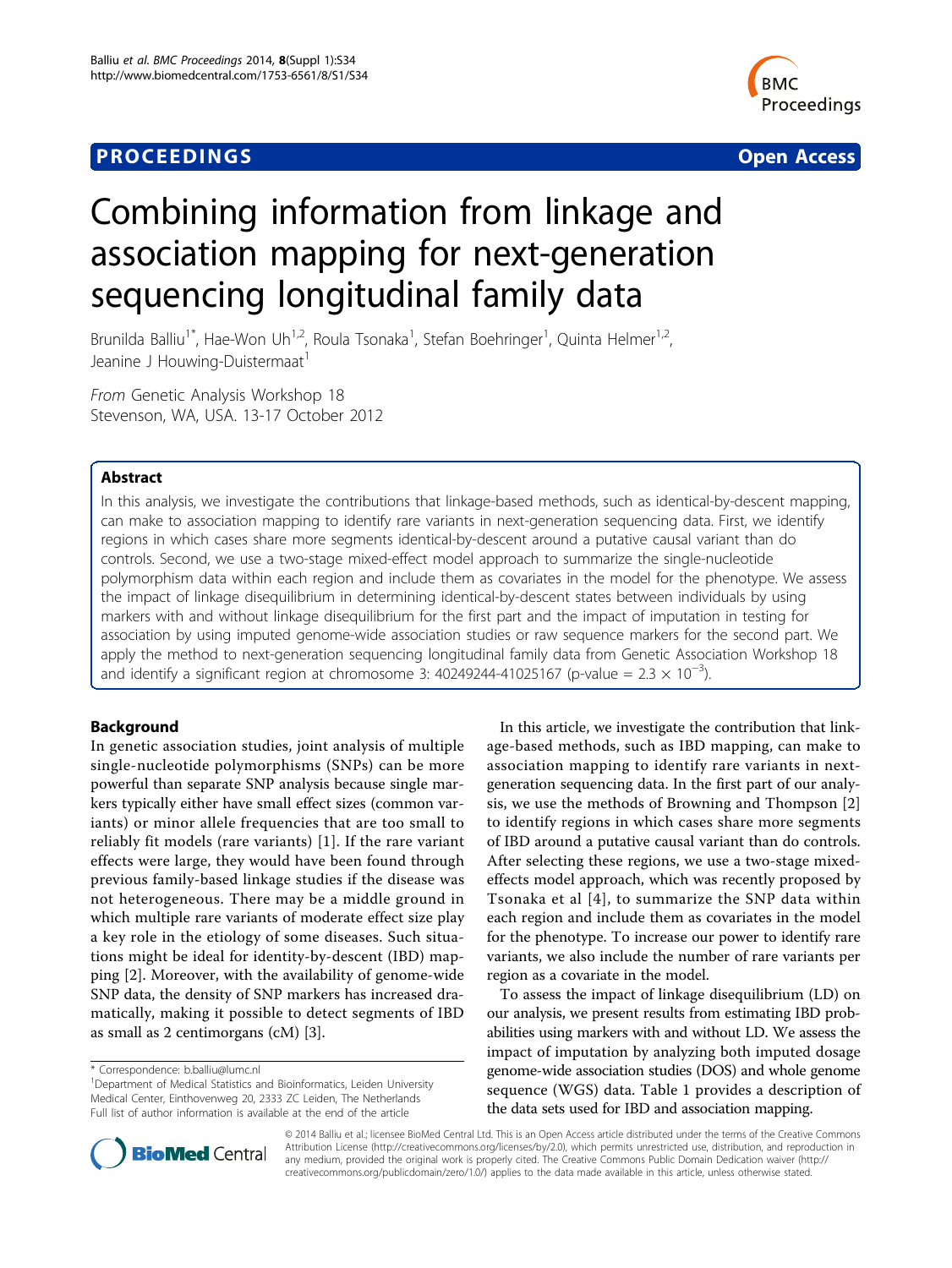| <b>Analysis</b> | IBD mapping: regions with excess of<br><b>IBD</b> sharing |             | Association mapping: Two-stage approach                                     |                    |  |  |
|-----------------|-----------------------------------------------------------|-------------|-----------------------------------------------------------------------------|--------------------|--|--|
| Name            | <b>AllMark</b>                                            | <b>NoLD</b> | <b>DOS</b>                                                                  | WGS                |  |  |
| Type of data    | <b>GWAS</b><br>(65,000, Illumina chips)                   |             | Imputed (dosage) WGS based on existing GWAS framework Whole genome sequence |                    |  |  |
| No. markers     | $~\sim 50,000$                                            | 784         | $\sim$ 1.2 million                                                          | $\sim$ 1.7 million |  |  |
| No. individuals | 939                                                       |             | 939                                                                         | 464                |  |  |

<span id="page-1-0"></span>Table 1 Description of genotypic data sets used in each part of the analysis

# Methods

## Study sample

We consider data from 939 individuals from 20 families; 464 are directly sequenced individuals and imputed WGS data, based on existing genome-wide association studies (GWAS) data, are available for their family members. We restrict our work to real genotypic data from chromosome 3. For each individual, we have information on age at examination and current tobacco smoking for up to 4 time points. We use the binary trait hypertension diagnosis at the first time point for selection of regions with excess IBD sharing and the quantitative trait diastolic blood pressure (DBP) for the phenotype model.

#### Selection of regions with excess IBD sharing

We construct all possible case-case (CaCa) and casecontrol (CaCo) pairs, such that individuals within pairs are unrelated. This results in 9229 CaCa pairs and 10080 CaCo pairs. We estimate the IBD state using 2 data sets: one containing approximately 50,000 GWAS markers, which we refer to as the AllMark data set, and 1 containing only 784 LD-pruned GWAS markers, the NoLD data set. From both data sets we eliminate SNPs with minor allele frequencies (MAFs) <5% because shared alleles that are assumed to be rare represent strong evidence for IBD and can distort results if this assumption is violated [[5](#page-4-0)]. In brief, the NoLD markers are selected using a sliding window 1 cM in size, removing markers based on linkage information content and excluding markers with the lowest MAF. At each marker we calculate the rate of IBD for each of the 2 groups and subtract their genomic average over all markers and pairs. If the ratio between CaCa pairs is larger than the maximum CaCo ratio, exceeding a certain threshold, we consider this region for association analysis.

To compute the IBD states between pairs of individuals, we use Thompson's method [\[6](#page-4-0)] with ibd\_haplo (MOR-GAN) [\[6,7](#page-4-0)]. This method uses a continuous-time Markov rate matrix to model and estimate IBD states among pairs of individuals, using data at dense SNP loci, ignoring the LD structure. However, LD remains a major confounding factor because LD is itself a reflection of coancestry at the population level. To assess the impact of LD on IBD

estimation, we present results for both AllMark and NoLD data sets.

In ibd\_haplo, one needs to specify a value for parameters of the latent IBD process  $\beta$ , the pointwise pairwise probability of IBD, and  $\alpha$ , the overall rate of change of IBD state along a chromosome. The choice of these parameters defines the time-depth of the IBD that is sought [\[5\]](#page-4-0). For the results shown in this paper,  $\alpha$  = 0.05 and  $\beta$  = 0.01. We use a calling threshold of 0.9 as the probability that each of the IBD states must reach for the state to be called.

#### Two-stage approach

After the regions have been selected, we use the twostage approach of Tsonaka et al to test for their association with the longitudinal phenotype [[4\]](#page-4-0). In the first stage, a random-effects model is used to summarize the regions via their empirical Bayes (EB) estimates. Next, the EB estimates of a specific region  $r$ , obtained from the first stage, are added as covariates into the model for the phenotype to test for region effects. Below, we describe in brief the phenotypic model used in the second stage.

Let  $DBP_{\text{iit}}$  be the diastolic blood pressure for individual *j* from family *i* at time point *t*, where  $i = 1, \ldots, N$ ,  $j = 1, \ldots, n_i$ ,  $t = 1, \ldots, 4$ , and  $n_i$  is the number of individuals in family  $i$ . We use the following linear mixed model for each region r:

$$
DBP_{ijt} = \beta_0 + \beta_1 x_{ijt} + \beta_2 e b_{ijr} + \beta_3 s_{ijr} + u_{ij} + e_{ijt}
$$
 (1)

where  $x_{ijt}$  is the vector with covariate values for age and smoking status,  $eb_{ijr}$  is the EB estimates of the region  $r$ , obtained from the first stage, and  $s_{ijr}$  is the number of rare variants within region r;  $u_{ii}$  is the random family effect and  $\mathbf{u}_i = (u_{i1}, \dots, u_{in_i})$  follows a multivariate normal distribution with mean 0 and variancecovariance matrix  $\sigma_{u_i}^2 \times R$ , where R is the coefficient of relationships matrix; eijt is a normally distributed residual with a  $4 \times 4$  covariance matrix to model the correlation among 6 repeated measurements. We use a multivariate Wald statistic with 2 degrees of freedom to test the null hypothesis of no region effect; that is, H0:  $\beta 2 = \beta 3 = 0.$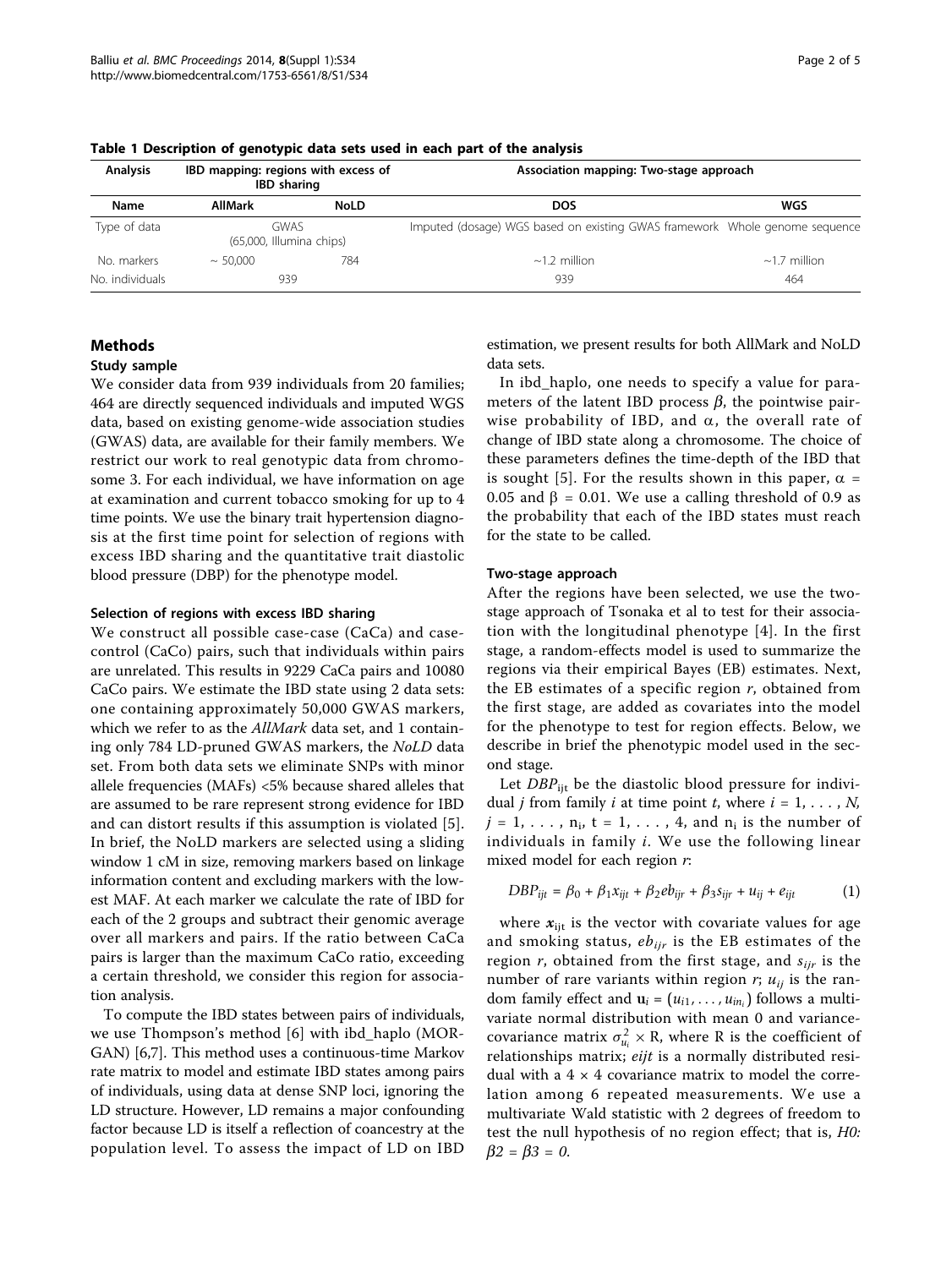### Results

Table 2 presents the mean proportions and lengths of IBD segments shared for both groups. Averages were taken over all markers and all pairs. For both AllMark and NoLD, we observed a small difference in both mean proportion and length. However, in AllMark, where LD is ignored, the mean proportion of IBD is increased, as compared to NoLD. We compared the rates between the 2 groups and found 8 and 7 regions with an excess of IBD between CaCa pairs for AllMark and NoLD, respectively. Table 3 lists the starting and ending physical positions of these regions, as well as the number of SNPs and rare variants they contain. Interestingly, we observed no overlap between regions when using markers with and without LD.

After selecting the regions, we tested their association with the longitudinal phenotype by fitting a linear mixed model to DBP with the EB estimates per region, smoking status, and age as covariates. To further increase our power, we considered a second model, where we adjusted also for the sum of rare variants. We used 2 different genotype data, DOS with imputed genotypes on 939 individuals and WGS with complete genomics on 464 individuals. To account for multiple testing, we used a Bonferroni correction, using a significance level of alpha divided by the maximum number of independent regions tested for each data set; that is, 7 for the NoLD and 8 for the AllMark. We used 6  $\times$  10<sup>-3</sup> as the significance level for AllMark and  $7 \times 10^{-3}$  for NoLD.

No significant results were found when the candidate regions were selected using the AllMark data (results not shown). Table [4](#page-3-0) gives the results of the analysis based on NoLD. When NoLD and DOS were used, there was a significant result for the region 3:40249244- 41025167 (p-value of the 2df Wald 2.3  $\times$  10<sup>-3</sup>). When WGS was used instead of DOS, the variance of the estimates increased and the signal was no longer significant. When the number of rare variants was removed from the model, the region again reached significance (pvalue =  $2.1 \times 10^{-3}$ ).

# Discussion

We have presented a method that combines linkage and association-based mapping to identify rare variants in next-generation sequencing data. Initially, we identify regions with an excess of IBD between case-case as compared to case-control pairs. Subsequently, we use a two-stage approach to summarize the regions via an EB estimate of the genetic variation and test for region effects. The two-stage approach captures the correlation between SNPs within regions by using random effects. These types of approaches can be more powerful than methods that ignore the dependency structure between the SNPs [[8](#page-4-0)]. The approach can be directly applied to family and longitudinal data and can deal with missing genotypes.

One main advantage of this method, as compared to an association-only approach [[9](#page-4-0)], is that by using the

| Table 2 Description of IBD between case-case and case-control pairs |  |  |
|---------------------------------------------------------------------|--|--|
|---------------------------------------------------------------------|--|--|

|             |              |         | Mean proportions | Mean length of segments |         |         |         |
|-------------|--------------|---------|------------------|-------------------------|---------|---------|---------|
| Data        | <b>Pairs</b> | Any IBD | Not IBD          | No call                 | Any IBD | Not IBD | No call |
| AllMark     | CaCa         | 0.295   | 0.499            | 0.206                   | 58.27   | 144.48  | 25.98   |
|             | CaCo         | 0.292   | 0.503            | 0.205                   | 58.01   | 145.58  | 25.91   |
| <b>NoLD</b> | CaCa         | 0.006   | 0.950            | 0.044                   | 44.81   | 316.00  | 21.27   |
|             | CaCo         | 0.004   | 0.951            | 0.045                   | 39.52   | 315.09  | 21.59   |

# Table 3 Descriptions of regions

|                          | <b>AllMark</b> |            |     |     | <b>NoLD</b>              |      |            |      |      |
|--------------------------|----------------|------------|-----|-----|--------------------------|------|------------|------|------|
| <b>Physical position</b> |                | <b>DOS</b> |     | WGS | <b>Physical position</b> |      | <b>DOS</b> |      | WGS  |
| Start-end                | N              | n          | N   | n   | Start-end                | N    | n          | N    | n    |
| 27279401-27292557        | 77             | 38         | 100 | 61  | 29239664-29531222        | 2153 | 919        | 2984 | 1659 |
| 52618319-52637439        | 105            | 46         | 168 | 111 | 34834899-35282759        | 2730 | 1284       | 4267 | 2715 |
| 52759860-52771468        | 77             | 44         | 117 | 82  | 35718847-36018767        | 1618 | 927        | 2446 | 1755 |
| 52830547-52866115        | 291            | 156        | 379 | 244 | 36815704-37526013        | 3738 | 2151       | 5669 | 4038 |
| 86269515-86282586        | 60             | 24         | 96  | 58  | 40249244-41025167        | 4247 | 2530       | 6168 | 4214 |
| 99537305-99580268        | 211            | 20         | 322 | 260 | 167635899-168125439      | 2665 | 1349       | 3926 | 2552 |
| 99621002-99676384        | 270            | 144        | 386 | 299 | 168621773-168859006      | 1508 | 708        | 2018 | 1207 |
| 99927237-100004117       | 396            | 185        | 575 | 427 |                          |      |            |      |      |

N, number of SNPs per region; n, number of rare variants (MAF <5%) per region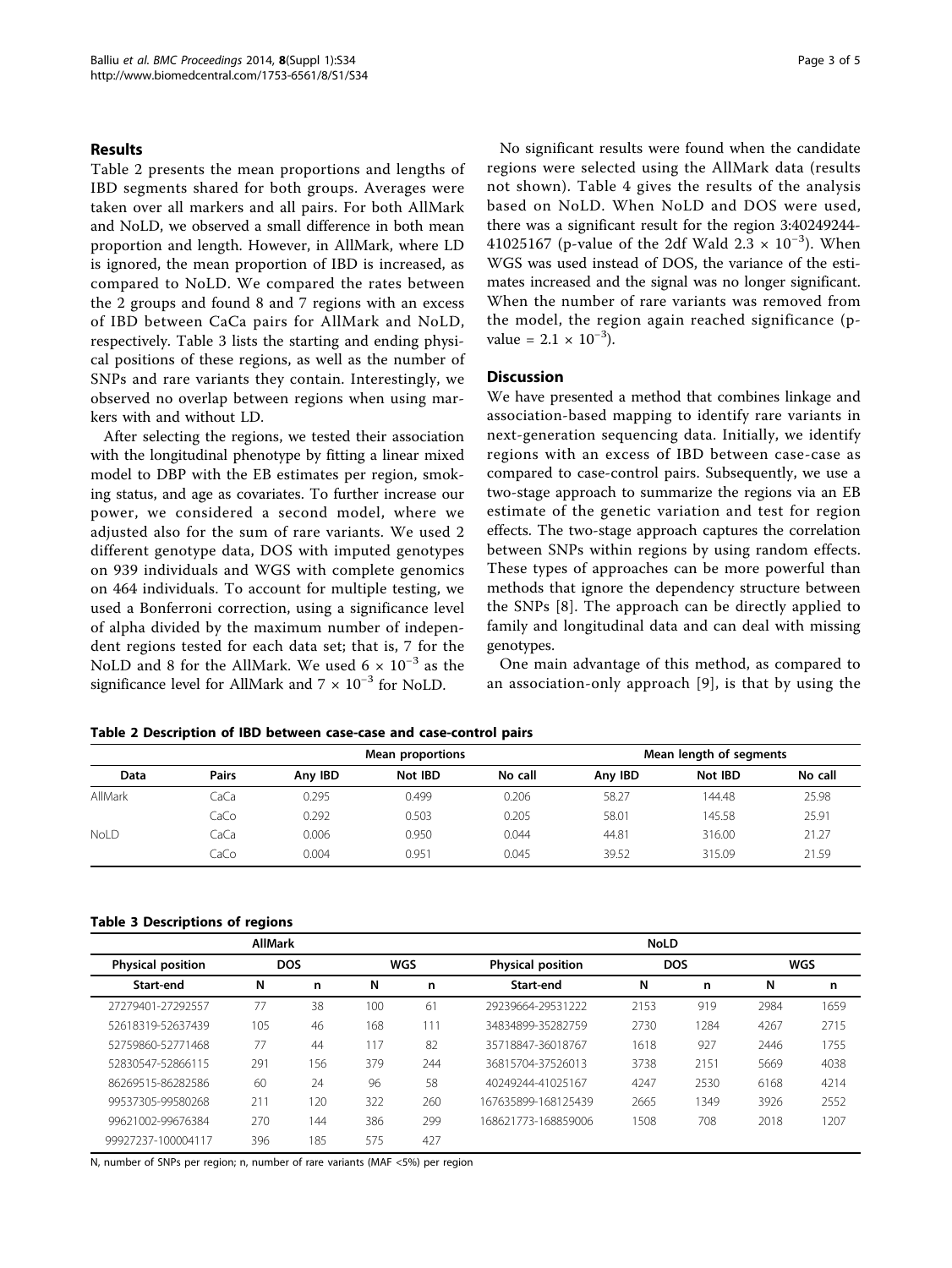|                        |        | <b>DOS</b>           |                        | <b>WGS</b>                          |                        |                     |                        |
|------------------------|--------|----------------------|------------------------|-------------------------------------|------------------------|---------------------|------------------------|
| $\beta$ 2 <sup>a</sup> | $B3^a$ | β2, β3 <sup>a</sup>  | $\beta$ 2 <sup>b</sup> | $\beta$ 2 <sup><math>a</math></sup> | $\beta$ 3 <sup>a</sup> | β2, β3 <sup>a</sup> | $\beta$ 2 <sup>b</sup> |
| 0.03                   | 0.25   | 0.04                 | 0.02                   | 0.04                                | 0.76                   | 0.12                | 0.04                   |
| 0.93                   | 0.91   | 0.99                 | 0.92                   | 0.81                                | 0.27                   | 0.54                | 0.93                   |
| 0.99                   | 0.11   | 0.27                 | 0.77                   | 0.35                                | 0.41                   | 0.50                | 0.51                   |
| 0.18                   | 0.24   | 0.25                 | 0.20                   | 0.32                                | 0.13                   | 0.15                | 0.23                   |
| $1.3 \times 10^{-3}$   | 0.05   | $2.3 \times 10^{-3}$ | $3.6 \times 10^{-3}$   | $9.3 \times 10^{-3}$                | 0.33                   | 0.01                | $2.1 \times 10^{-3}$   |
| 0.29                   | 1.00   | 0.55                 | 0.22                   | 0.27                                | 0.75                   | 0.54                | 0.28                   |
| 0.09                   | 0.66   | 0.22                 | 0.09                   | 0.25                                | 0.26                   | 0.31                | 0.33                   |

<span id="page-3-0"></span>Table 4 P-value for testing region effects using the NoLD data set

Two different models are fitted: one with and one without including the number of rare variants as covariates. The regions are in the same order as in Table 3.  $a^a$ Based on fitting  $DBP_{ijt} = \beta_0 + \beta_1 x_{ijt} + \beta_2 e b_{ijr} + \beta_3 s_{ijr} + u_i + e_{ijt}$ .

<sup>b</sup> Based on fitting  $DBP_{ijt} = \beta_0 + \beta_1 x_{ijt} + \beta_2 e_{ijt} + u_i + e_{ijt}$ .

IBD mapping in the first step, we reduce the number of candidate regions to areas more enriched for putative causal loci. This considerably reduces the number of tests that need to be performed, and testing for interactions becomes feasible. This method can also be used for non-gene regions, although cautiously, because possibly important regions might already have been excluded in the first part, if the parameters for the IBD are misspecified. Moreover, if the resulting regions contain too many markers, the effect of rare variants might be diluted. The regions are selected using the binary hypertension diagnosis phenotype at the first measurement and not the quantitative DBP phenotype analyzed in the association study. This may be a problem if the 2 phenotypes are different. In our case, the binary phenotype was created using a threshold for the quantitative phenotype or information on medications. If the effect of a variant changes over time, we might lose power by determining the IBD states only on the first measurement. For individuals receiving treatment, the recorded DBP could be considered as a right-censored value, because we know that it is less than what the untreated value would be. Our approach ignores this information, which again may result in power loss. One way to address this issue could be to use a nonparametric algorithm to adjust blood pressure for treatment effect [\[10](#page-4-0)].

In this article, we do not present results for type I error or power. However, Tsonaka et al. [[4\]](#page-4-0) and Houwing-Duistermaat et al. [\[9](#page-4-0)] report results for both regarding the two-stage approach. Using extensive simulations, Tsonaka et al. showed that the test statistics preserve the type I error at nominal level for scenarios comparable to ours. Houwing- Duistermaat et al. analyzed the simulated phenotypes from this Genetic Analysis Workshop (GAW) and found that the power was as high as 96.5% and 72.5% using the imputed GWAS and WGS data, respectively.

We found significant results only when the candidate regions were selected using the NoLD and DOS data.

One reason for the better performance of the NoLD data, as compared to the AllMark data, could be the presence of LD in the latter. LD leads to increased rates of false positive IBD results [\[5\]](#page-4-0), which could erroneously indicate these regions as interesting. The absence of overlap between regions when using these 2 data sets also indicates the sensitivity of the method to the amount of LD in the data. Another reason for the better performance of the NoLD data set could be the region selection process. In the NoLD data, the markers are further apart from each other, as compared to the All-Mark data set. Hence, when selecting a region (at least 2 markers), we automatically include more SNPs and rare variants.

When the NoLD and WGS data were used, the signal of the region found using DOS was no longer significant. This power loss could be a result of the smaller sample size in the WGS data, which leads to increased variances of the parameter estimates (results not shown). The same happens for the estimates of the genetic variance. On one hand, using the DOS data we estimate  $\sigma_u^2$  = 10.622 with a variance of 1.4366 (p-value 6.9 × 10<sup>-11</sup>). On the other hand, when using WGS, the estimate becomes much smaller,  $\sigma_u^2 = 1.153$ , and its variance increases to  $27.23$  (p-value = 0.99). Removing the number of rare variants from the model led to a significant p-value for this region.

Using the NCBI database [[11\]](#page-4-0), we found that the gene CADM2, which is 146 kilobase (kb) on the right of the region we identified, is associated, among other phenotypes, with blood pressure and body mass index [[12](#page-4-0)]. More specifically, 3 SNPs in this gene are associated with blood pressure: rs1370032 (p-value =  $7.22 \times 10^{-5}$ ), rs13074417 (p-value = 7.625  $\times$  10<sup>-5</sup>), and rs4859048 (pvalue =  $7.872 \times 10^{-5}$ ).

# Conclusions

We identified a significant region when IBD states were determined using LD-pruned markers and association